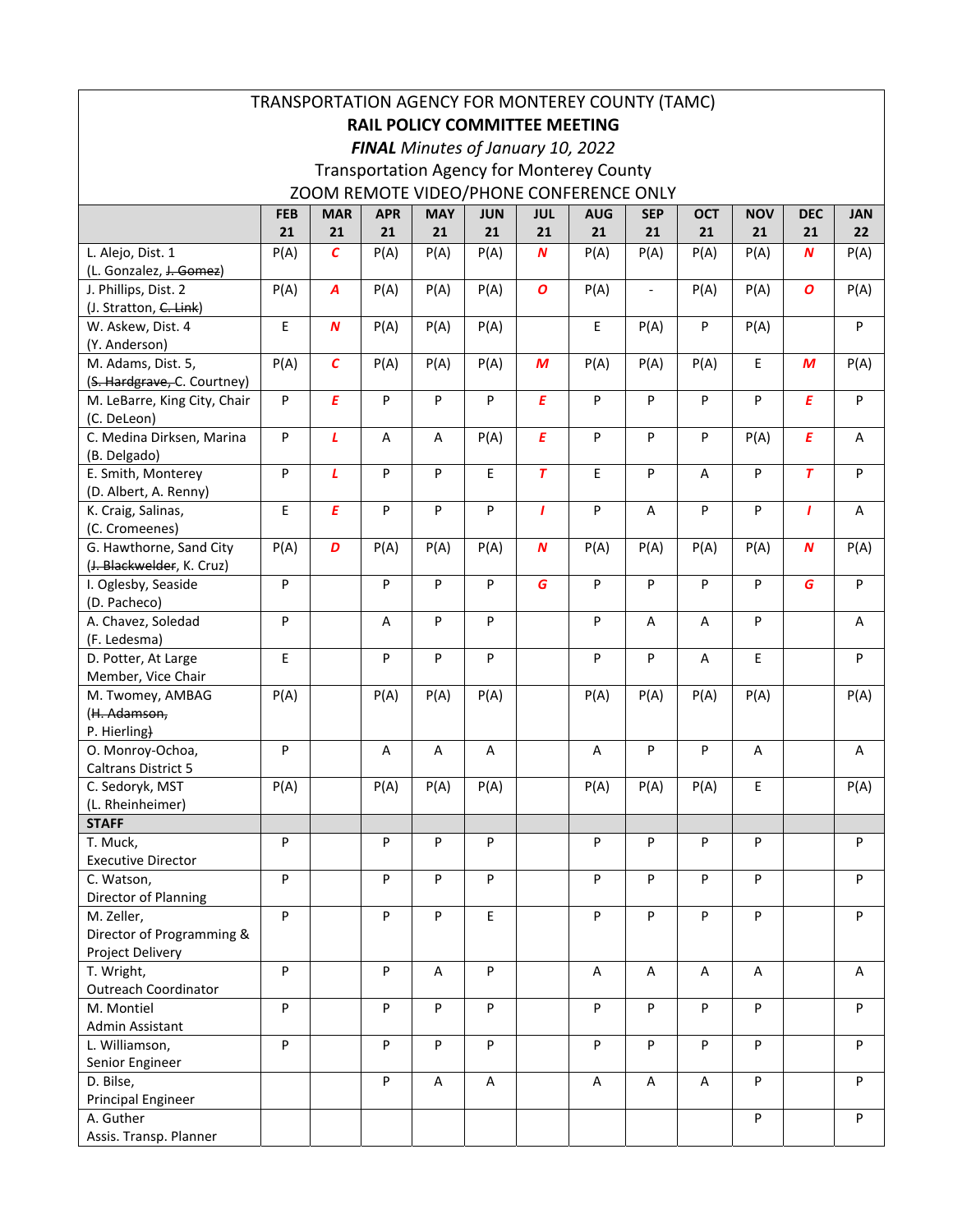*TC: via teleconference; VC: via video conference* 

P = Present A = Absent P(A) = alternate present  $E = Excused$ 

#### **1. QUORUM CHECK AND CALL TO ORDER**

Chair LeBarre called the meeting to order at 3:03 p.m. A quorum was established.

#### **OTHERS PRESENT**

| Benson Kwong             | Caltrans        | Tarah Brady  | Caltrans |
|--------------------------|-----------------|--------------|----------|
| <b>Andrew Easterling</b> | City of Salinas | Allan Miller | Caltrans |

# **2. PUBLIC COMMENTS**

None

#### **3. CONSENT AGENDA**

- **M/S/C**  Potter/Smith/unanimous
- **3.1**  Approved minutes of the November 1, 2021 Rail Policy Committee meeting.  **END OF CONSENT AGENDA**

#### **4. COAST CORRIDOR RAIL PROJECT UPDATE**

#### **M/S/C**  Askew/Oglesby /unanimous

 The Committee received an update on the planned increase in passenger rail service along the coast corridor between San Francisco and Los Angeles; and recommended the Board of Directors appoint Dave Potter and Mike LeBarre as representatives to the Coast Rail Coordinating Council Policy Committee.

Christina Watson, Director of Planning, reported that in January 2021, the TAMC Board approved the Rail Policy Committee recommended appointment of Dave Potter as the TAMC representative and Mike LeBarre as the TAMC alternate for a one‐year term, and the CRCC Policy Committee selected Mr. Potter as the Chair. She noted that the Rail Policy Committee is now asked to recommend appointments to the CRCC Policy Committee for the period ending January 2023. Ms. Watson reported that the appointment involves attending up to four meetings of the Committee and potentially representing the group at a legislative day in Sacramento with the Intercity Passenger Rail group and the California Passenger Rail Summit, should they occur in 2022. She noted that a meeting schedule has changed: the updated February meeting date is February 25, 2022; the other dates remain the same as in the report.

Committee Member Potter expressed appreciation to Chair LeBarre and thanked him for his participation in the Coast Rail Coordinating Council.